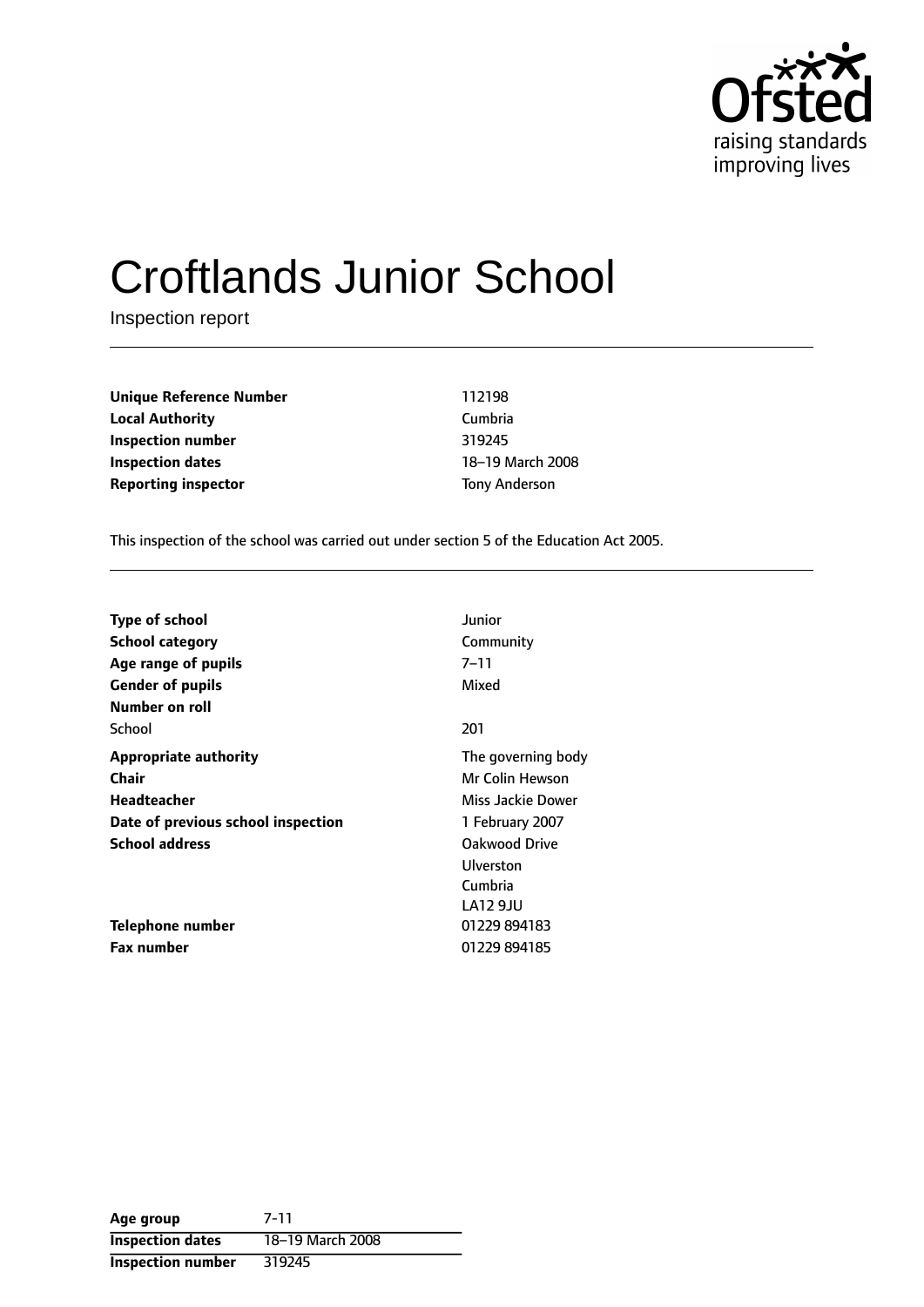.

© Crown copyright 2008

#### Website: www.ofsted.gov.uk

This document may be reproduced in whole or in part for non-commercial educational purposes, provided that the information quoted is reproduced without adaptation and the source and date of publication are stated.

Further copies of this report are obtainable from the school. Under the Education Act 2005, the school must provide a copy of this report free of charge to certain categories of people. A charge not exceeding the full cost of reproduction may be made for any other copies supplied.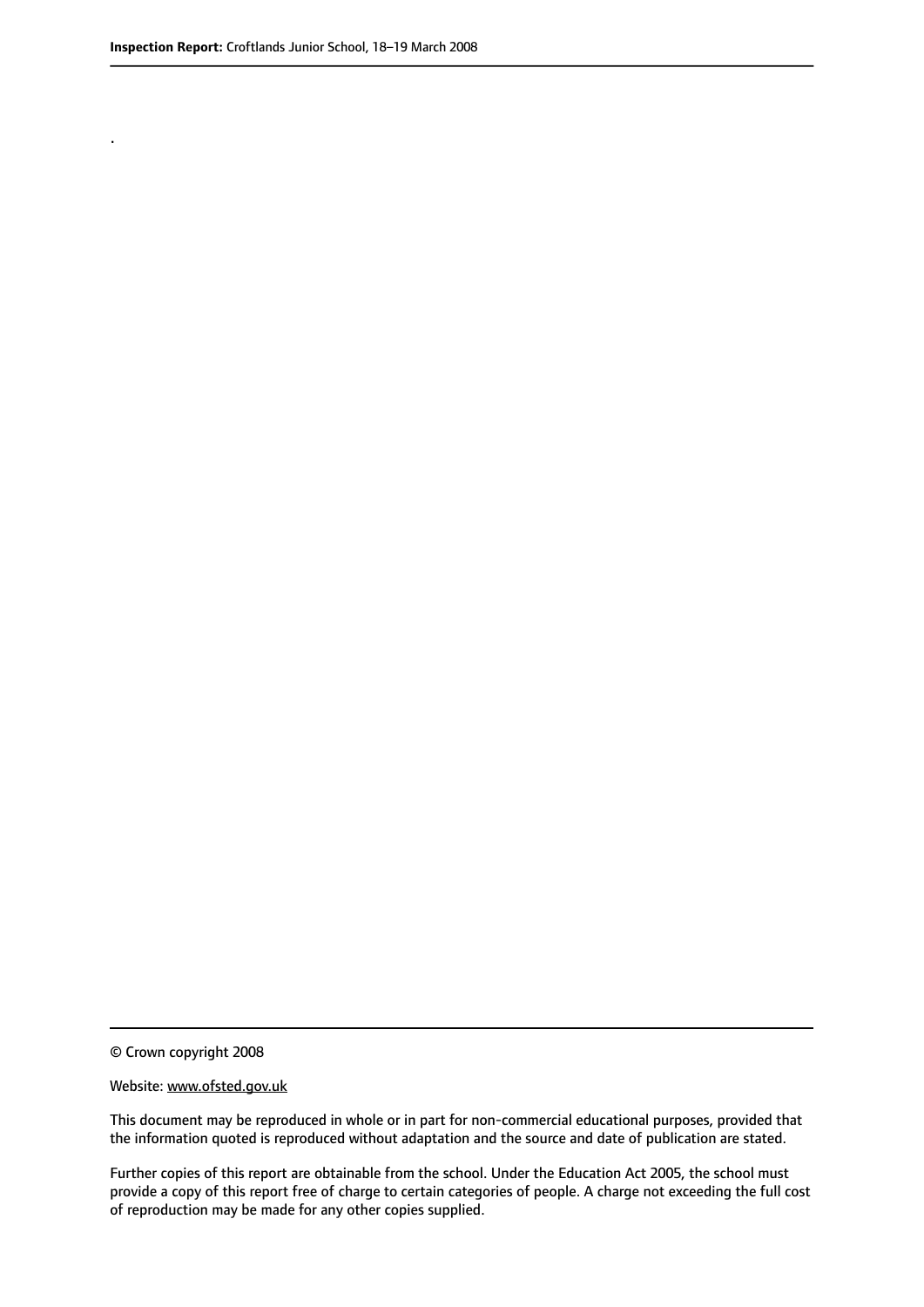## **Introduction**

When Croftlands Junior School was inspected in February 2007, it was given a Notice to Improve and asked to address a number of issues related to raising pupils' standards and achievement, the withdrawal of pupils from class for extra support and to extend good practice in ensuring all pupils received guidance on how to improve. It was subsequently visited in October 2007, when it was judged to be making satisfactory progress.

The current inspection was carried out by two Additional Inspectors.

### **Description of the school**

Croftlands is an average sized school which serves a diverse community. The majority of pupils are White British. The proportion of pupils entitled to free school meals is around the national average as is the proportion with learning difficulties and/or disabilities. The school is federated with another local school: the headteacher works for both schools for part of each week.

#### **Key for inspection grades**

| Outstanding  |
|--------------|
| Good         |
| Satisfactory |
| Inadequate   |
|              |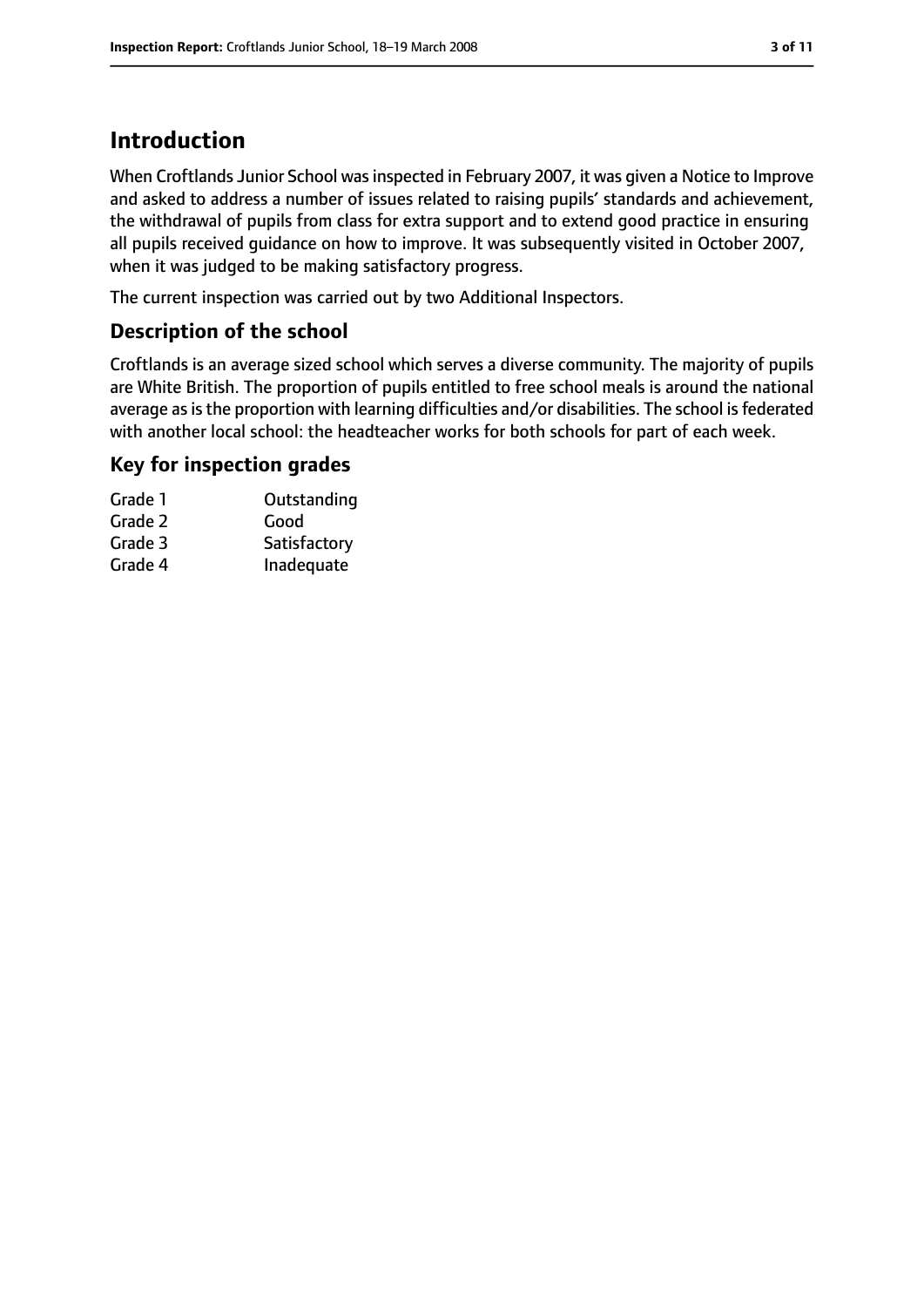# **Overall effectiveness of the school**

#### **Grade: 3**

In accordance with section 13 (5) of the Education Act 2005, HMCI is of the opinion that the school no longer requires significant improvement.

Croftlands Junior is a satisfactory and improving school. It has some good features in pupils' personal development, and in the quality of teaching and leadership. It provides satisfactory value for money.

Pupils' achievement is satisfactory. Standards are broadly average on entry to Year 3 and by the end of Year 6. Following intensive initiatives by the school, standards in English are showing the same signs of improvement as mathematics and science did the previous year. Pupils' current standards indicate further improvements in all subjects. Even so, although there have been recent improvements in the teaching of literacy, standards in writing still lag behind those in reading.

Pupils have positive attitudes to school and behave well. This contributes very effectively to their personal development and well-being which is good. Attendance has improved to a good level, indicating an increase in pupils' enjoyment. Pupils say they feel safe and secure because staff look after them well. The school council takes a keen interest in pupils' enjoyment and safety. It has been instrumental in introducing a range of games equipment in the school playground leading to improved access to healthy activities.

The quality of teaching and learning is good. It has improved since the last inspection due to improved monitoring and the sharing of good practice. It is enabling pupils to make good progressin lessons and to overcome previous weaknesses. The best lessons are marked by good pace and challenge: pupils are encouraged to take some responsibility for their own learning. In some lessons, however, the inconsistent use of time occasionally leaves insufficient opportunity towards the end of the lesson for the teacher and pupils to assess their learning.

The curriculum provides a satisfactory base to support pupils' learning although the use of cross curricular links, to extend writing opportunities, for example, is at an early stage. A good range of extra-curricular clubs and activities enrich pupils' knowledge and enjoyment.

The school very successfully meets the pastoral needs of vulnerable pupils. This group is exceptionally well supported by the teaching and support staff and this helps raise pupils' self-esteem. Pupils with learning difficulties and/or disabilities make satisfactory and sometimes better progress because there is an accurate match of tasks to their individual needs. The academic guidance given to pupils to ensure they are consistently aware of what they need to do to make progress is satisfactory and improving; particularly in the advice given to pupils in teachers' marking. However, this is not consistent across all subjects.

Leadership and management are good. The headteacher is wellsupported by staff and governors where team spirit is strong. Leadership has responded with drive and determination to the outcomes of the last inspection and readily accepted the local authority's constructive help and guidance. The school is well aware of its strengths and areas for development. As a result a number of successful initiatives have been introduced to raise standards. Prominent among these is the monitoring and tracking of pupils' progress and the effective use of information to raise standards. There are clear signs of improvement in key areas of the school's work and the school's well founded projections demonstrate confidence that improvement will be sustained. Governors provide good counsel, for example, they played a key role in guiding the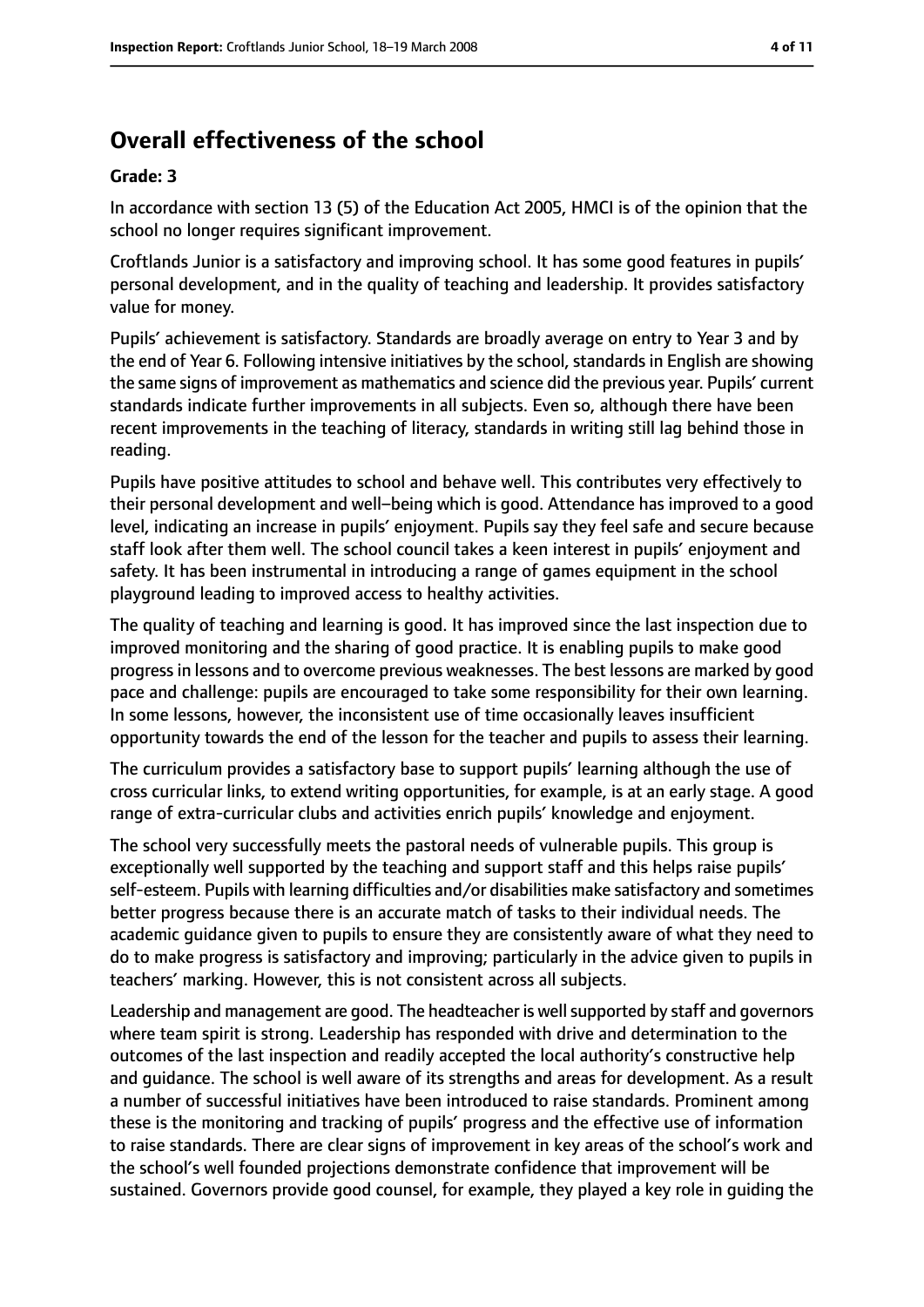school towards very effective recovery from its previous difficulties. The school's capacity for further development is good.

#### **What the school should do to improve further**

- Improve pupils' achievement and standards in English, particularly in writing.
- Improve links between subjects so that pupils have plentiful opportunities to develop their skills in literacy.
- Improve the assessment of pupils' progress in lessons.

A small proportion of the schools whose overall effectiveness is judged satisfactory but which have areas of underperformance will receive a monitoring visit by an Ofsted inspector before their next section 5 inspection.

## **Achievement and standards**

#### **Grade: 3**

From typically average standards on entry to Year 3, pupils' achievement is satisfactory. As a result, standards by the end of Year 6 are broadly in line with the national average. Since the last inspection, an extra focus on mathematics and science led to improved standards and progress in 2007. Subsequently, the school has turned its key focus to raising standards in English. Information from lessons and the analysis of school data indicate some improvement in English, particularly in reading: writing is the weakest element. Although the pupils' range and use of vocabulary has improved their style of story writing and poetry other writing is not as well developed. Pupils with learning difficulties and/or disabilities are well supported and make similar and sometimes better progress than other pupils as a result.

## **Personal development and well-being**

#### **Grade: 2**

Pupils' personal development and well-being are good. Pupils are confident and enjoy school as reflected in their recently improved levels of attendance. There are very strong relationships between adults and pupils. The pupils' contribution is highly valued and adds much to their progress. As a small group of pupils commented, 'we like our teachers and enjoy our learning'. Pupils' behaviour is generally good, although in less challenging lessons pupils' concentration lapses: as a result their progress slows. Pupils agree they feel safe and well looked after by adults and know who to turn to if they have a problem. They say that any rare incidents of bullying are quickly dealt with. Pupils know about the importance of leading a healthy lifestyle and enjoy a variety of sporting activities which helps them keep fit. The school council enjoy their proactive role and are proud of the work they do to support teachers and their fellow pupils. Pupils' spiritual, moral, social and cultural development is strong and is fostered through many facets of school life, such as discussion in lessons and in assemblies. For example, pupils took an active part in an assembly devoted to the key messages of Easter readily sharing their knowledge, empathy and insight.

## **Quality of provision**

## **Teaching and learning**

#### **Grade: 2**

The quality of teaching and learning is good. It has improved since the last inspection and is enabling pupils to make good progress to overcome past weaknesses. This is because lessons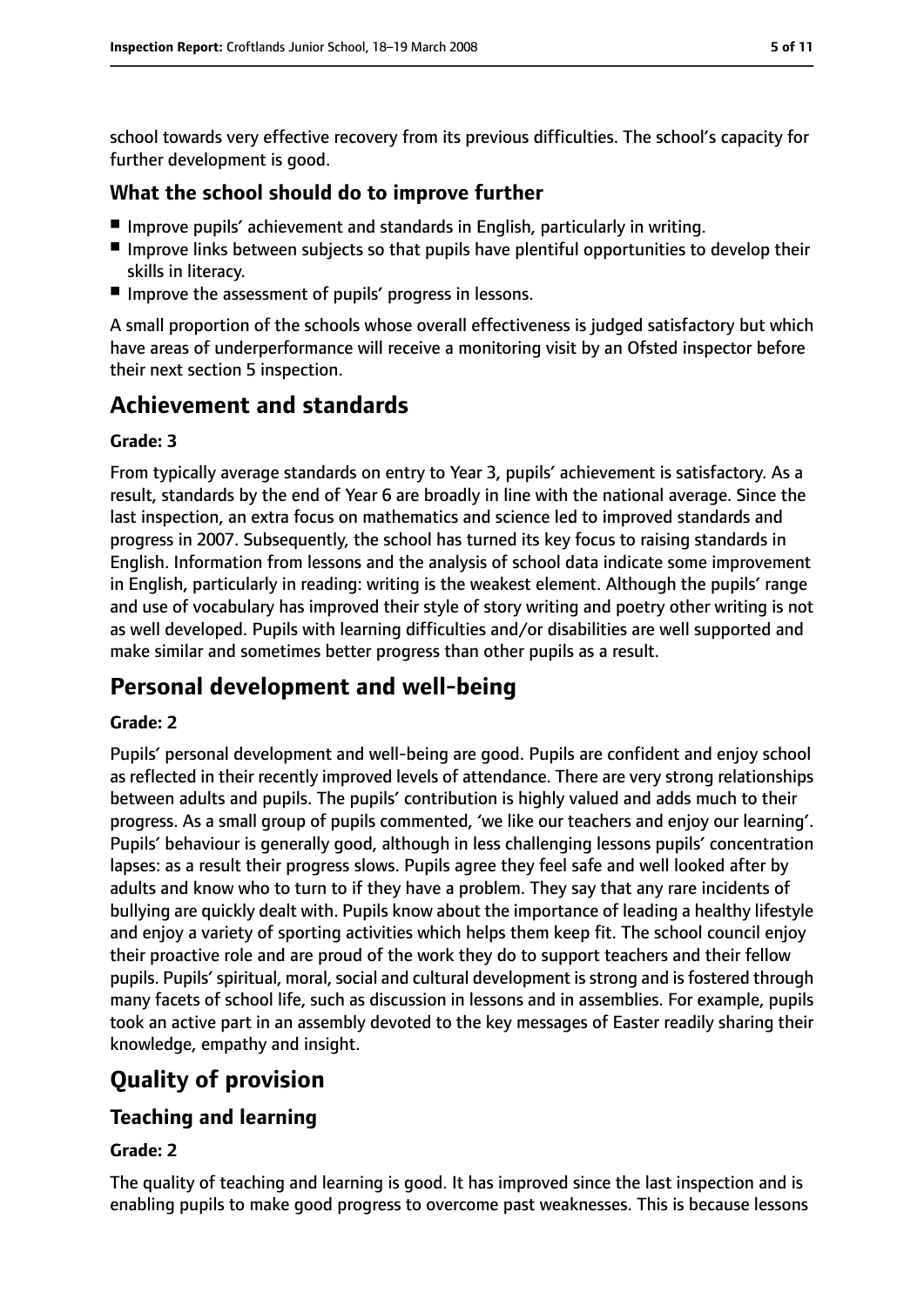and pupils' work are regularly monitored. Appropriate challenge for more able pupils and extra support for those with learning difficulties means that both groups of pupils do equally well. Most teachers use pace, variety and resources to sustain motivation very effectively because they know their subjects well. Together with constructive marking of pupils' work this helps to ensure that pupils know what they have achieved and what they need to do to improve. However, some inconsistency remains in the use of assessment in lessons and the level of involvement of the pupils in checking their work.

#### **Curriculum and other activities**

#### **Grade: 3**

The curriculum is satisfactory. The school gives priority to numeracy, literacy and science and achieves a balance across the rest of the curriculum. Drama and discussion are used well to enhance learning. There are some helpful links between some subjects, for example, information and communication technology is used well for investigations and to record learning. However, links to support literacy are not yet thoroughly woven into other subjects which means that teachers do not utilise the full range of writing opportunities. As a result, pupils are not strong writers because they are not given sufficient time to practise. There is a good range of extra-curricular activities which adds to pupils' enjoyment and supports their personal development.

#### **Care, guidance and support**

#### **Grade: 3**

The quality of care, guidance and support for pupils is satisfactory with some good features. Child protection and arrangements for safeguarding pupils are in place. Vulnerable pupils are very well supported because of the dedication of staff and of the high quality links with external agencies. Many aspects of personal and social education are embedded within the school's ethos and this has a strong impact on pupils' personal development. The school has good procedures in place for inducting new pupils into the school and close pastoral and academic links with local secondary schools enables pupils' smooth transition to their next school. Academic guidance to enable pupils to fully understand their next educational steps and to maximise their learning is mixed but satisfactory overall. It is developing well in basic subjects through marking and advice given in pupils' books. There are weaknesses a minority of lessons in ensuring that teachers and pupils have a clear idea about the progress made towards reaching the lesson's learning objectives.

## **Leadership and management**

#### **Grade: 2**

Leadership and management are good. The headteacher reacted decisively to the falling standards, detailed in the last inspection, by setting a clear direction for rapid improvement, introducing the necessary changes and maintaining the required momentum. Very successful work to introduce accurate tracking of pupils' progress and its effective use in lessons is helping to raise standards. This is further supported by the improved use of challenging targets. As a result of staff training, rigorous monitoring and the review of policies, teaching is effective in meeting pupils' needs. Intensive support from the local authority has also enhanced leadership and management at all levels. Staff evaluate their work, share good practice and work as a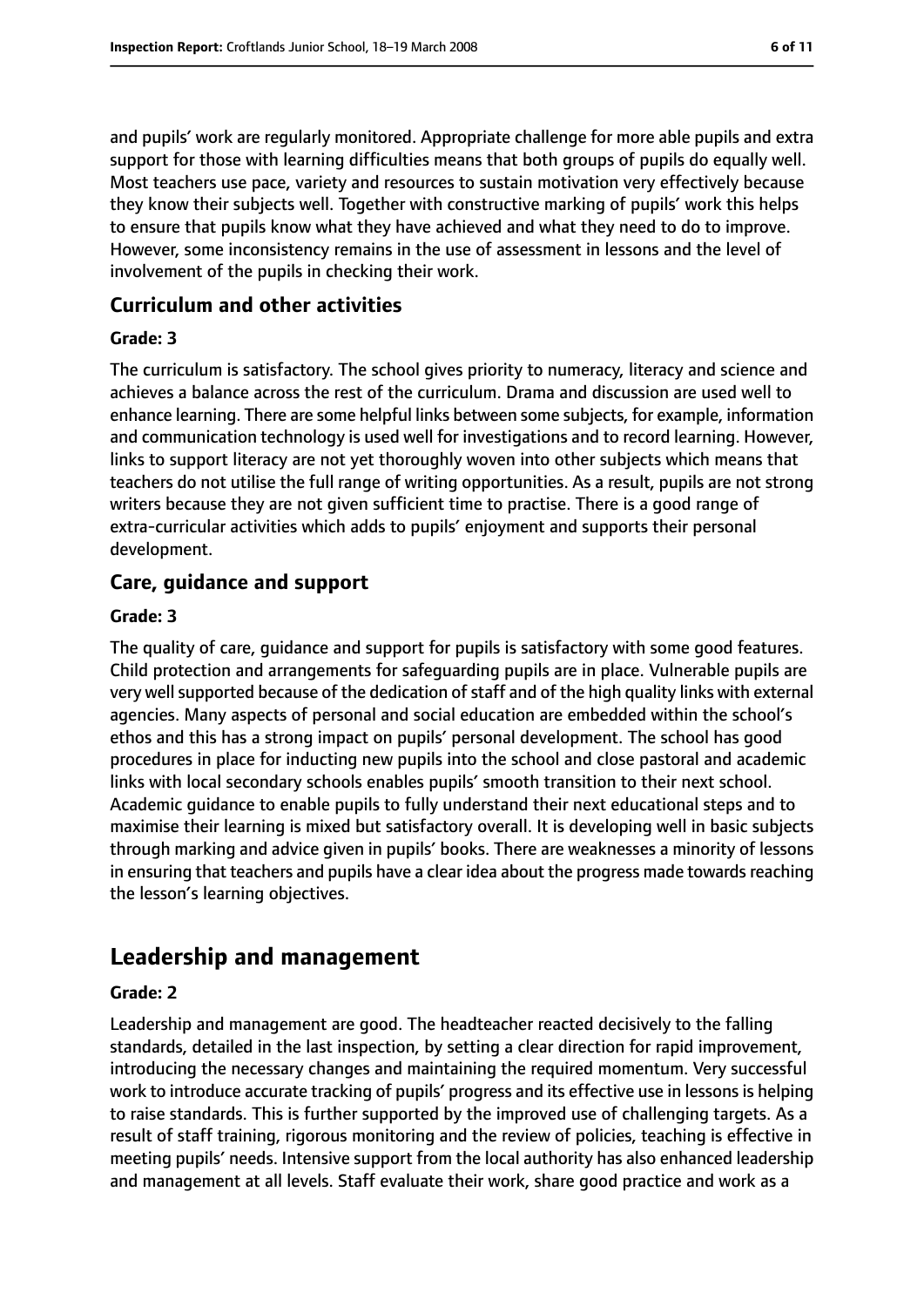strong and developing team. As a result of these initiatives, pupils' progress has accelerated and a greater proportion is attaining at least an average level.

Governors are highly supportive of the school and recognise its many strengths. They also systematically monitor the success of recent changes. Governors bring new knowledge and skills to the school's leadership team. They also help develop constructive relationships among members of the federation so that resources are utilised efficiently and economically. Although some governors are relatively new, their contribution is effective because they challenge information and rationale. The leadership team of staff and governors are now becoming much more effective in ensuring accountability across all aspects of school life. As a result, the school has a good capacity to improve.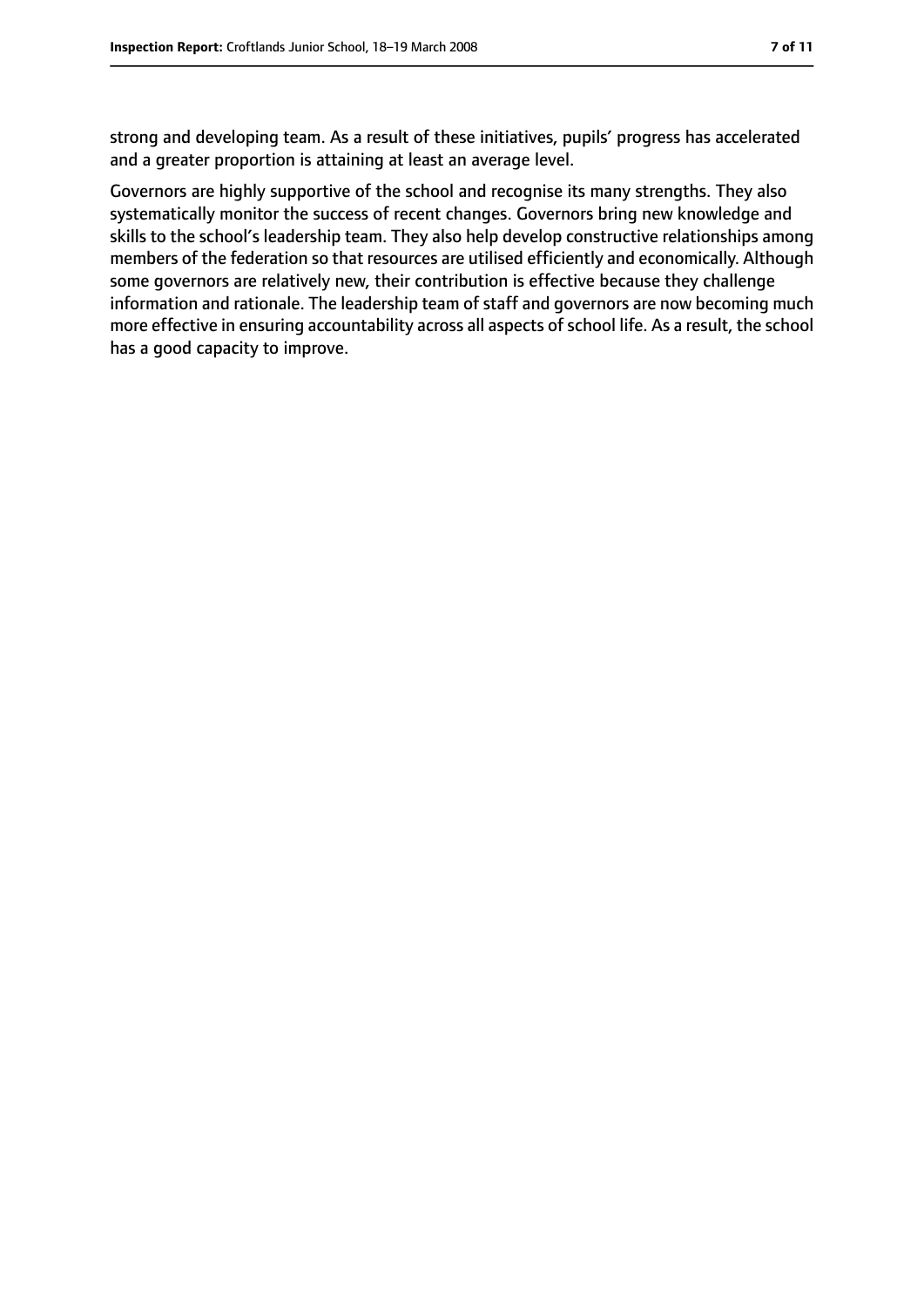**Any complaints about the inspection or the report should be made following the procedures set out in the guidance 'Complaints about school inspection', which is available from Ofsted's website: www.ofsted.gov.uk.**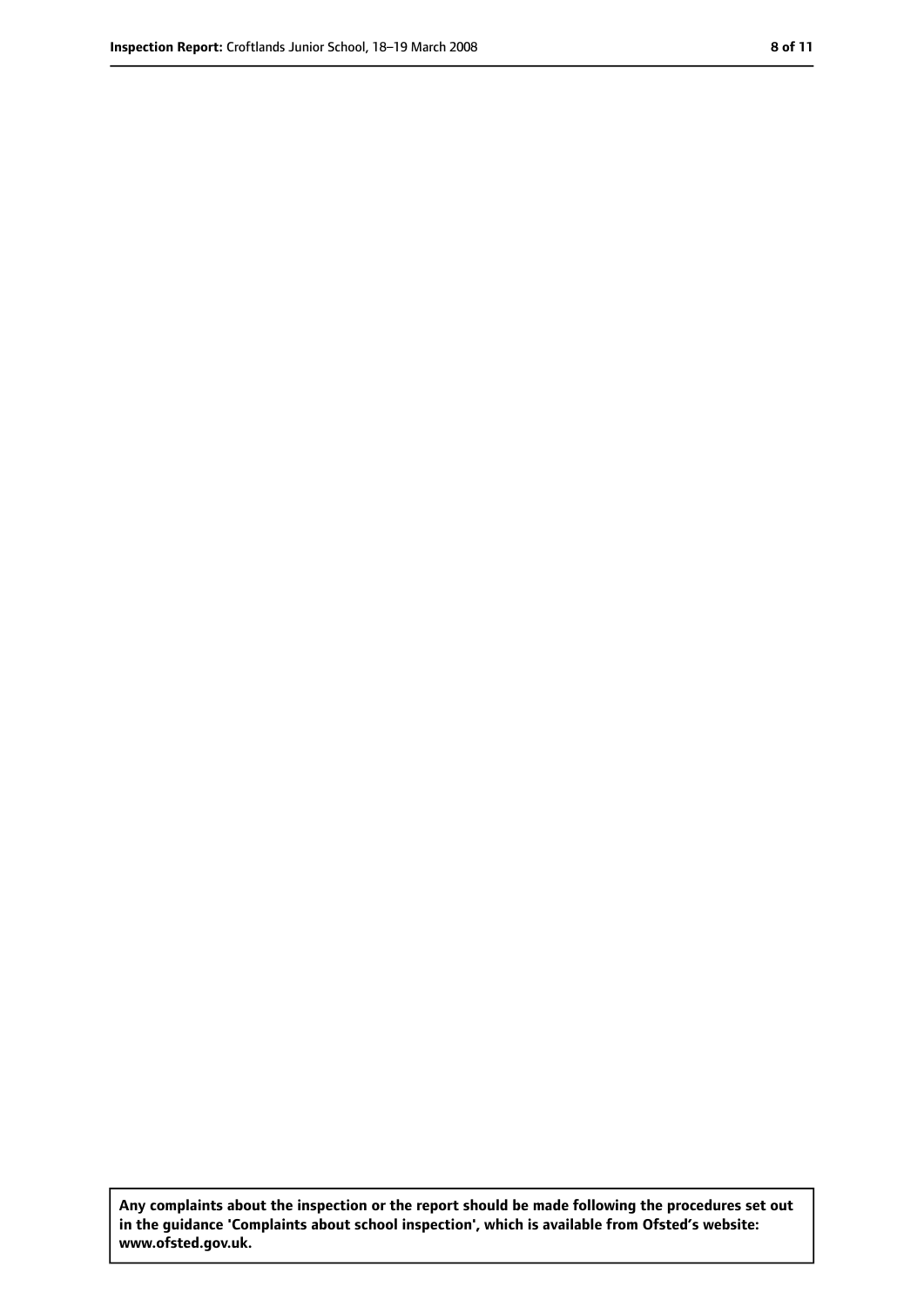#### **Annex A**

## **Inspection judgements**

| $^{\backprime}$ Key to judgements: grade 1 is outstanding, grade 2 good, grade 3 satisfactory, and | <b>School</b>  |
|----------------------------------------------------------------------------------------------------|----------------|
| arade 4 inadeguate                                                                                 | <b>Overall</b> |

## **Overall effectiveness**

| How effective, efficient and inclusive is the provision of education, integrated<br>care and any extended services in meeting the needs of learners? |     |
|------------------------------------------------------------------------------------------------------------------------------------------------------|-----|
| Effective steps have been taken to promote improvement since the last<br>inspection                                                                  | Yes |
| How well does the school work in partnership with others to promote learners'<br>well-being?                                                         |     |
| The capacity to make any necessary improvements                                                                                                      |     |

## **Achievement and standards**

| How well do learners achieve?                                                                               |  |
|-------------------------------------------------------------------------------------------------------------|--|
| The standards <sup>1</sup> reached by learners                                                              |  |
| How well learners make progress, taking account of any significant variations between<br>groups of learners |  |
| How well learners with learning difficulties and disabilities make progress                                 |  |

## **Personal development and well-being**

| How good is the overall personal development and well-being of the<br>learners?                                  |  |
|------------------------------------------------------------------------------------------------------------------|--|
| The extent of learners' spiritual, moral, social and cultural development                                        |  |
| The extent to which learners adopt healthy lifestyles                                                            |  |
| The extent to which learners adopt safe practices                                                                |  |
| How well learners enjoy their education                                                                          |  |
| The attendance of learners                                                                                       |  |
| The behaviour of learners                                                                                        |  |
| The extent to which learners make a positive contribution to the community                                       |  |
| How well learners develop workplace and other skills that will contribute to<br>their future economic well-being |  |

### **The quality of provision**

| $\mid$ How effective are teaching and learning in meeting the full range of the $\mid$<br>learners' needs? |  |
|------------------------------------------------------------------------------------------------------------|--|
| How well do the curriculum and other activities meet the range of needs  <br>and interests of learners?    |  |
| How well are learners cared for, guided and supported?                                                     |  |

 $^1$  Grade 1 - Exceptionally and consistently high; Grade 2 - Generally above average with none significantly below average; Grade 3 - Broadly average to below average; Grade 4 - Exceptionally low.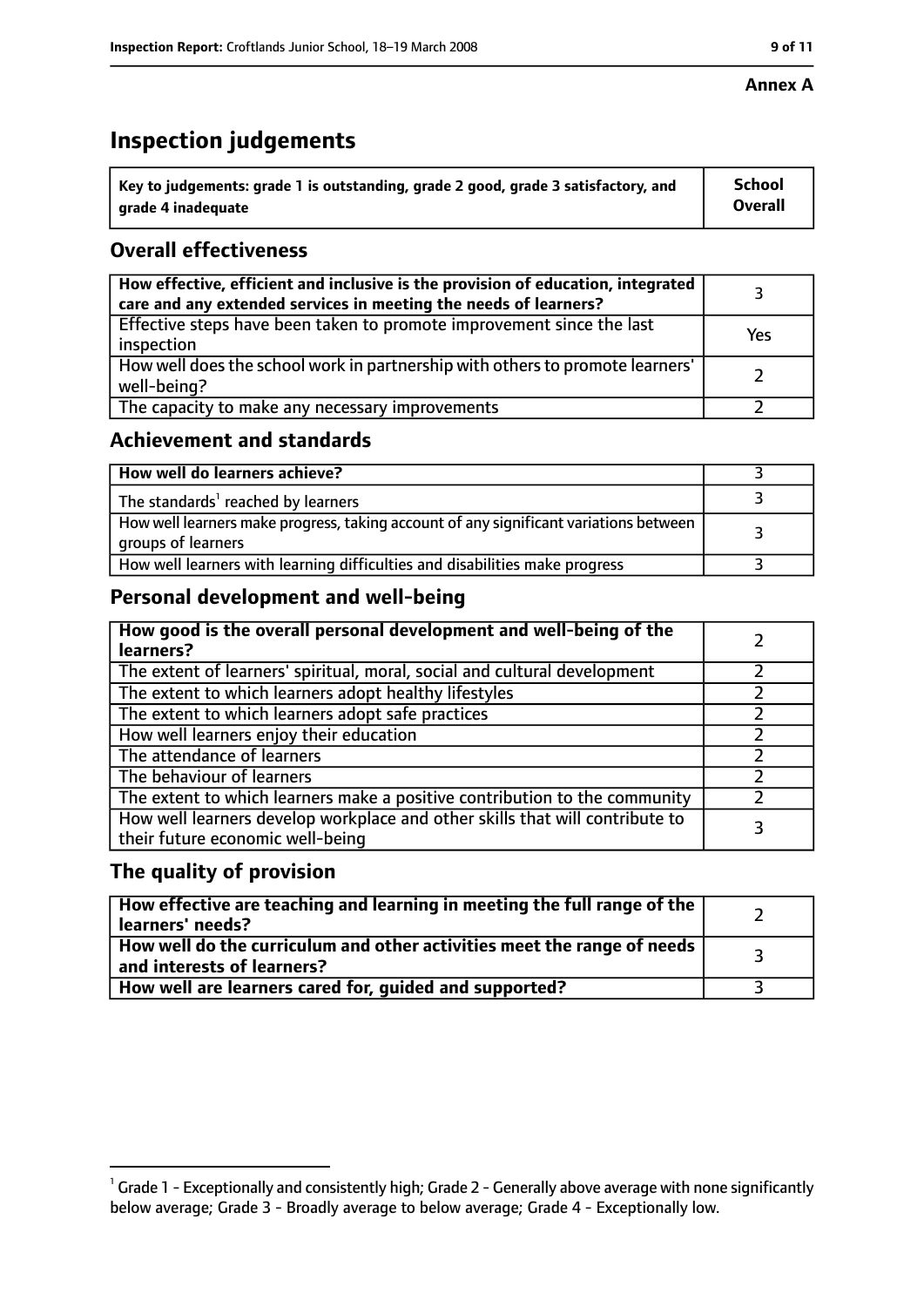# **Leadership and management**

| How effective are leadership and management in raising achievement<br>and supporting all learners?                                              |     |
|-------------------------------------------------------------------------------------------------------------------------------------------------|-----|
| How effectively leaders and managers at all levels set clear direction leading<br>to improvement and promote high quality of care and education |     |
| How effectively leaders and managers use challenging targets to raise standards                                                                 |     |
| The effectiveness of the school's self-evaluation                                                                                               |     |
| How well equality of opportunity is promoted and discrimination tackled so<br>that all learners achieve as well as they can                     |     |
| How effectively and efficiently resources, including staff, are deployed to<br>achieve value for money                                          | 3   |
| The extent to which governors and other supervisory boards discharge their<br>responsibilities                                                  |     |
| Do procedures for safequarding learners meet current government<br>requirements?                                                                | Yes |
| Does this school require special measures?                                                                                                      | No  |
| Does this school require a notice to improve?                                                                                                   | No  |